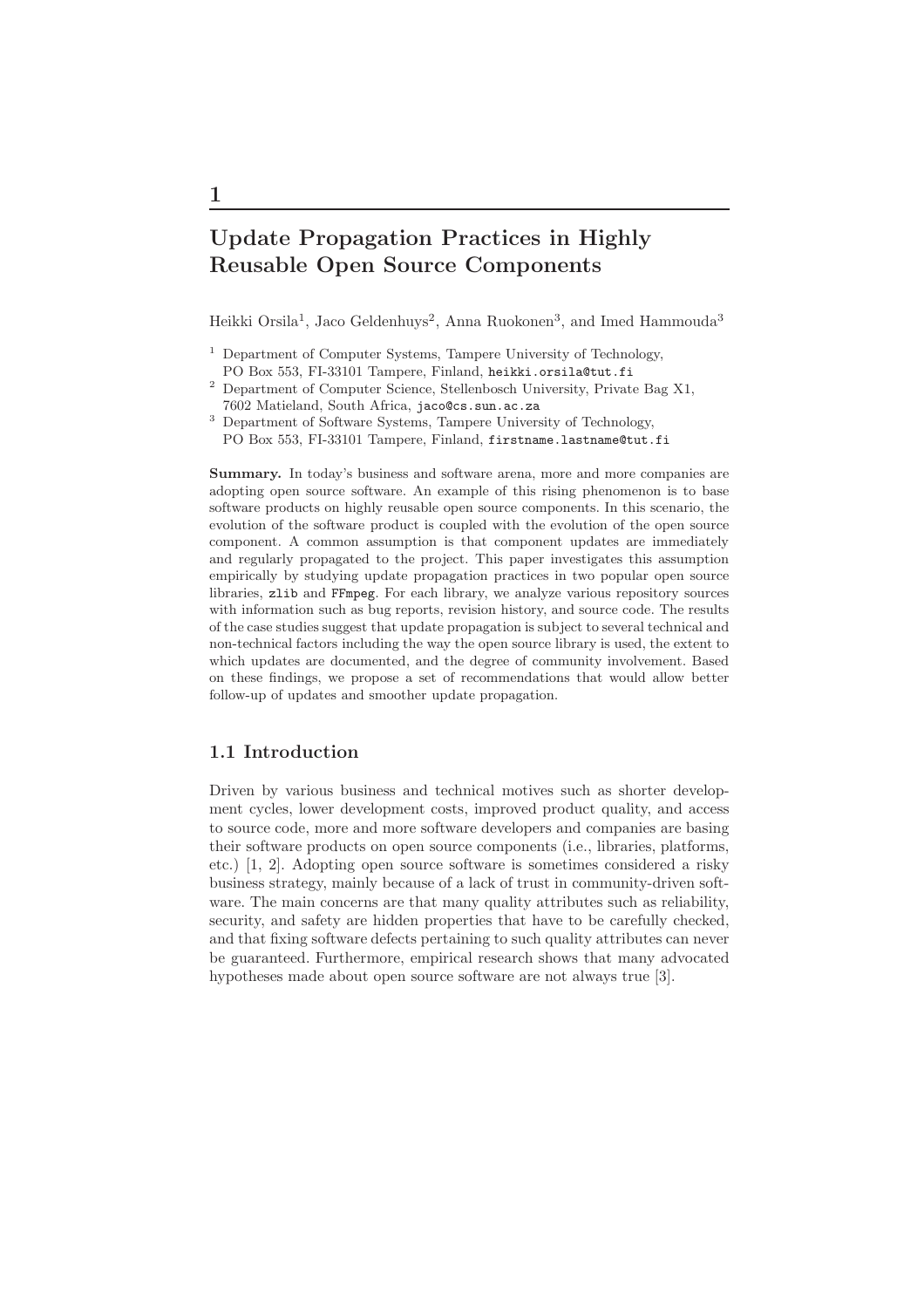A basic practice to overcome part of the challenges sketched above is to regularly update to newer versions of the used open source components, which leads to faster incorporation of community contributions such as bug fixes and new component features. Thus, in the case of highly reusable components, one expects the following basic usage pattern: whenever a new version of a component is released, users of that component immediately switch to the new release. At the other end, one might hypothesize that most practices will eventually deviate from this basic principle due to various influential factors.

Based on the observations above, our research problem can be formulated as analyzing update propagation practices in the case of highly reusable open source components. In particular, we are interested in issues like the frequency of update propagations, the kind of interactions between the components and the projects using them, and the influential factors shaping these interactions. Our goal is ultimately to identify a set of guidelines that would promote better follow-up of updates and smoother update propagation. The good news is that open source projects come with a rich repository of models, source code, resource files, defect reports, change logs, etc., which makes it possible to mine such information.

To investigate our research problem, we focused on two popular software libraries: FFmpeg [5] and zlib [4]. We carried out our study empirically by analyzing the software repositories of these two libraries for update propagation. The updates concern bug fixes or new features contributed by the community. As expected, mining the information needed was not an easy task as we had to consider various repository sources such as bug reports, revision history and the source code itself. The results of the study show that practices vary from one case to another. In most of the cases, however, we were able to find answers to our research questions and make "educated guesses" for the reasons of the results. Our findings suggest that there are several technical and non-technical factors that have a direct effect on update propagation. These include the way the open source library is being used, the extent of documenting updates, and the degree of involvement in the community.

The rest of the paper is organized as follows. Section 1.2 presents the background of this work and discusses related studies. Sections 1.3 and 1.4 introduce the case studies and empirically explore our research questions. In Section 1.5 we present a set of recommendations supporting update propagation, and in Section 1.6 we conclude the paper.

# 1.2 Background

The repository sources most relevant to our empirical study are bug reports and revision logs. Most open source projects include an open bug repository, to which users of the software have full access. It is used to report and track bugs and potential enhancements. An open bug repository might potentially increase the number of problems identified in the system and enable more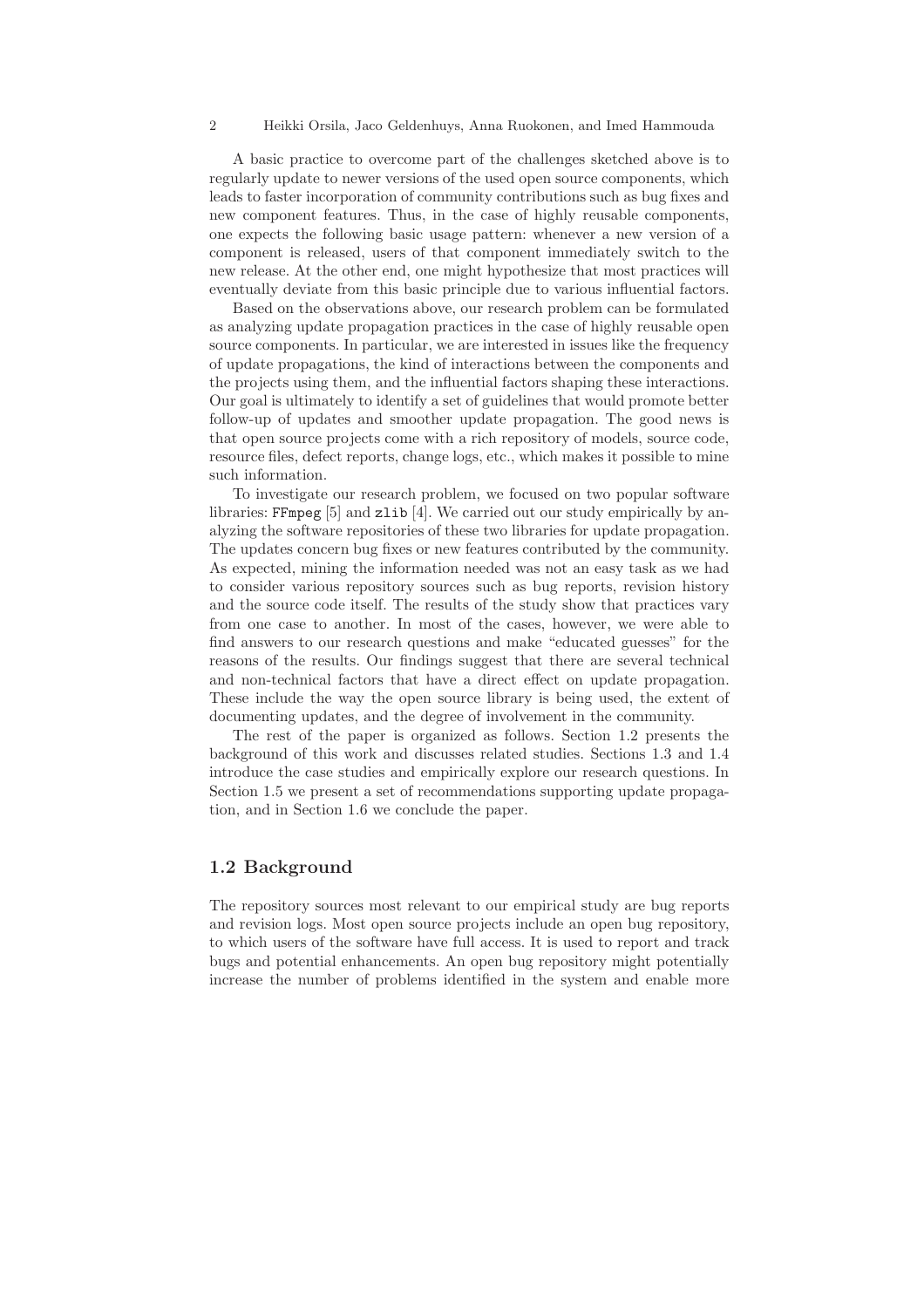efficient fixing of problems. Bug reporting, resolving bug reports, and improving bug management have been discussed before [6, 7]. Although many open source software developers interact with the bug repository on a regular basis, there is little data available to characterize their interactions. Similarly, revision logs are useful sources in the sense that they record the evolution of an open source project, but they often come with challenges such as insufficient and unreliable data.

In open source projects, code contribution and bug fixing can be regarded as alternating phases in a continuous, cyclical process. Maintainability has been identified as the core quality issue in open source development [7]: developing an OSS system implies a series of frequent maintenance efforts mainly for debugging existing functionality and adding new features to the system. Maintenance activities can be categorized into four classes: adaptive (e.g., supporting new platforms), corrective (e.g., fixing bugs), perfective (e.g., improving quality attributes), and preventive (e.g., code cleanup and refactoring) [8]. According to this view, open source maintenance is mainly adaptive and corrective. However, in this paper we are more interested in how rapidly the user community reacts to maintenance updates, and in what motivates their reactions.

Reuse of open source software has been the subject of many studies. For example, Capiluppi et al. propose guidelines to identify highly reusable components and to improve the reusability of open source components [9]. Large-scale reuse involving open source repositories has also been studied by Mockus [10]. He identifies widely reused code blocks, typically a component, and common patterns of reuse. In this empircal study the focus is mainly on the immediacy, frequency, usage patterns, and underlying motivation of updates.

In the case of open source components, reuse can be divided (roughly) into the following practices:

- A. Always part of source: the component is incorporated during development time (e.g., the Linux kernel)
- B. Added when released: the component is incorporated during release time (e.g., xvidcap project)
- C. User must provide source: the component source code is incorporated by the user when the project is recompiled (e.g., eCos tool chain [11])
- D. User must provide binary: the component binary is provided by the user when the project is linked (e.g., OpenSSH [12])

In special cases, the reuse may even be a combination of two or more of the above (e.g., AbiWord [13]). Reuse of binary distribution makes use of either static or dynamic linking. In static linking the component binary is included in a local, stand-alone copy of the project at compile-time. Dynamic linking means that the component binary is loaded at runtime, and can therefore be updated independently of the project that is using it. In this respect dynamic linking is not relevant to the questions addressed in this paper.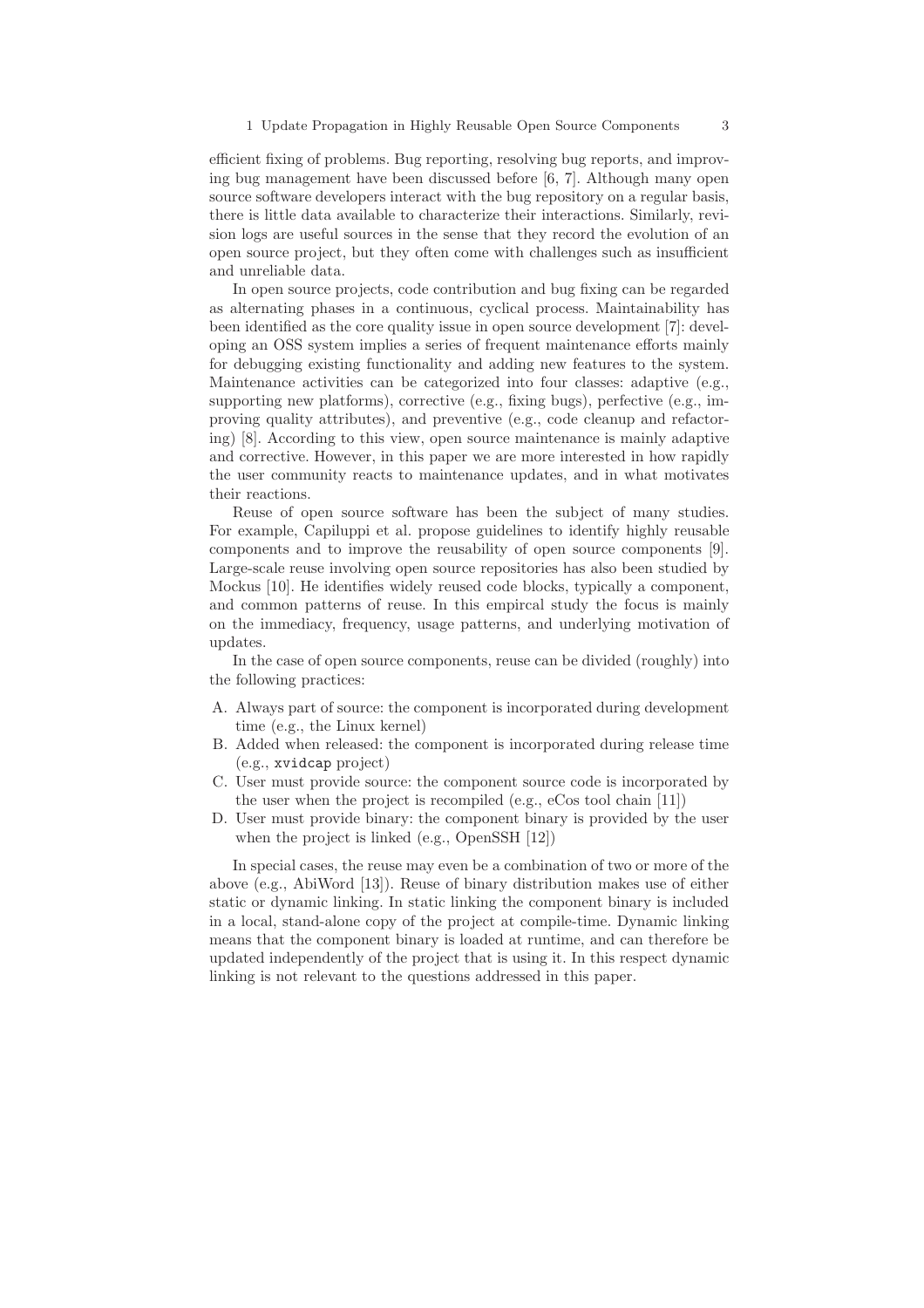Our research methodology can be summarized in five main steps: we 1) formulate the research questions, 2) select suitable component candidates 3) extract the relevant data by exploring the component repositories, 4) analyze the data with respect to the questions raised, and 5) make recommendations. The research questions we explore include the following:

- What reuse mechanisms are adopted most often when reusing open source components?
- What kind of update propagation patterns are practiced?
- How fast/often does the user community react to new releases of highly reusable open source components?
- What technical and non-technical criteria influence the community response (e.g., reuse mechanism, product domain, product development phase, etc.)?
- What best practices can be identified to promote better follow-up of updates and smoother update propagation?

As candidate components, we have selected two highly reusable libraries, zlib and FFmpeg. The former is a lossless compression library which implements a standard coding system [14, 15, 16]; it is used in many file formats and protocols, and in many popular systems such as Linux and Python. The latter is a collection of utilities for processing audio and video files and streams. It includes tools to play and record different media, and a server for distributing media over the internet, for example, for live broadcasts. The library has been incorporated in more than 90 projects.

# 1.3 Case Study: zlib

#### 1.3.1 Analysis

The zlib source code is included in numerous projects. We looked at three security-related bugs that were found in the zlib source code, and analyzed the time it took the bug fix to propagate into 8 projects: AbiWord, BZFlag, CVS, Linux, ppp, Python, RPM, and zlib.

There are only two core authors for the zlib project, but 42 authors have contributed code to the library. Of the 628 documented changes, 89% come from the top 5 out of 42 contributors. This information comes from the credits in the library's ChangeLog file. We studied the latest zlib, version 1.2.3 released on 2005-07-18. The Changelog entries are dated 1995-04-11 to 2005-07-18, a period of approximately 10 years.

We investigated fixes for the following bugs:

- 1. A double free bug reported on 2002-03-11
- 2. A DoS/crash bug reported on 2004-08-25
- 3. A buffer overrun/DoS/crash bug reported on 2005-06-30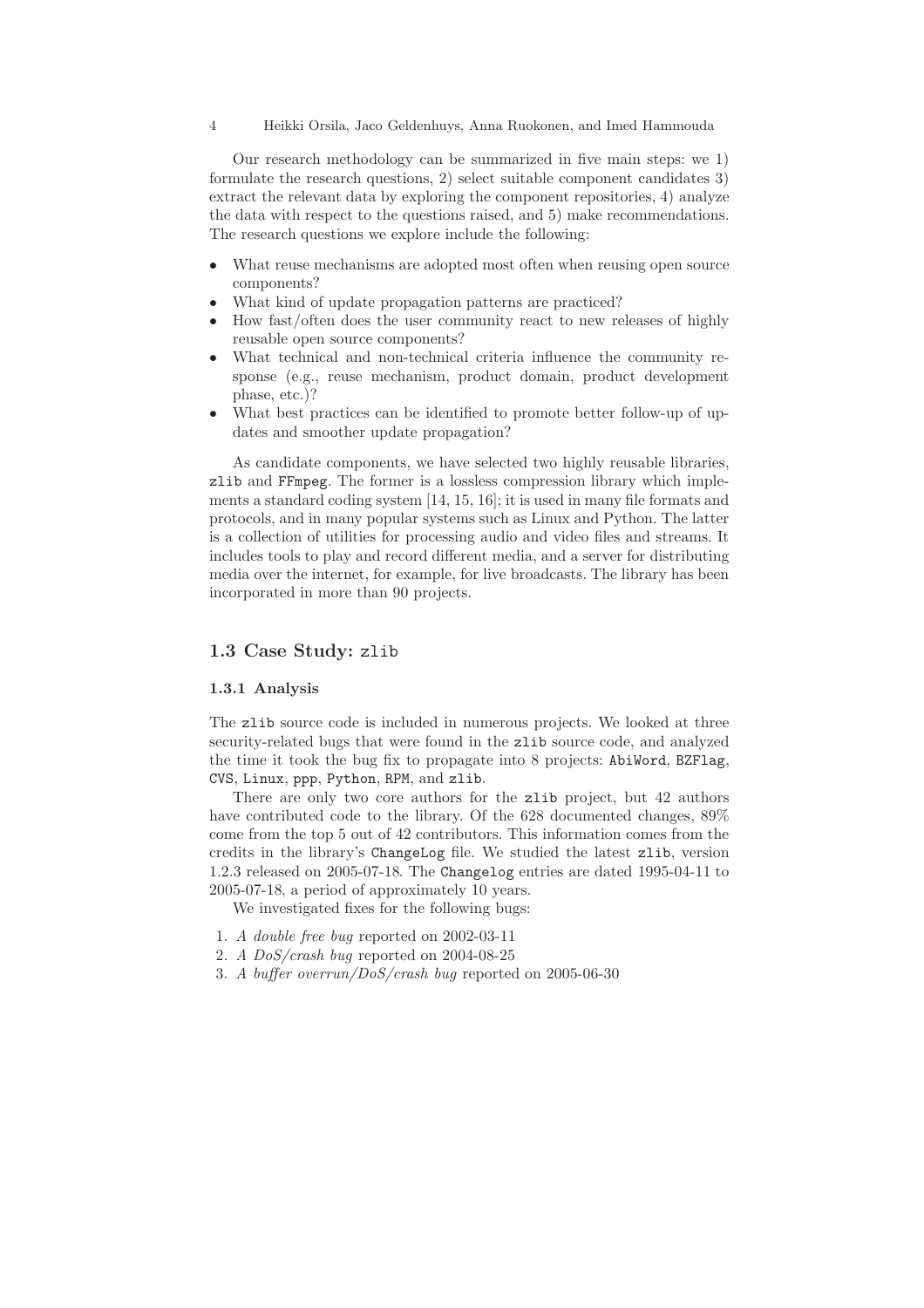1 Update Propagation in Highly Reusable Open Source Components 5

For each of the projects that use zlib, the bug status was classified as follows:

- Does not apply: The bug doesn't have an effect on the project, because the vulnerable code never existed inside the project (e.g., Linux kernel)
- **Known:** The time (in days) to fix a bug is known from version history (e.g., CVS)
- Not fixed: The bug is still not fixed (e.g., AbiWord for Windows)
- Unknown: Status of the fix is unknown due to unavailability of version history (e.g., Python)

The results are shown in Table 1.1. The mean and median times for fixing a bug, computed over all the projects in the table, are 97 and 19 days, respectively.

| Project       | Bug1             | Bug2           | Bug3           |  |
|---------------|------------------|----------------|----------------|--|
| AbiWord       |                  | Not fixed      | Not fixed      |  |
| <b>BZFlag</b> | Does not apply   | Does not apply | 583            |  |
| <b>CVS</b>    | ı                | 63             | 87             |  |
| Linux         | 8                | Does not apply | Does not apply |  |
| ppp           | 21               | Does not apply | Does not apply |  |
| Python        | Unknown          | Unknown        | 90             |  |
| <b>RPM</b>    | 432              | 25             | 16             |  |
| zlib          | $\left( \right)$ | 15             | 11             |  |
| Min           | 0                | 15             | 11             |  |
| Mean          | 77               | 34             | 157            |  |
| Median        | 5                | 25             | 87             |  |
| Max           | 432              | 63             | 583            |  |

Table 1.1. Number of days to fix 3 different zlib bugs

# 1.3.2 Discussion

We noticed two issues from the zlib results:

# Bug Fix Delay Varies Significantly

The time to fix bugs varies a lot from project to project, which means that the median and mean times to fix bugs are far apart. In one case (AbiWord) the project is still vulnerable for bugs that were discovered years ago.

We did not find any project, apart from one operating system distributor, with an explicit system for checking for updates in other projects. Such an automatic mechanism is a necessity for scalable code reuse. Possible reasons for this lapse may be weak virtual organization, lack of explicit task lists, and lack of command hierarchy. Another possible reason that stabilized products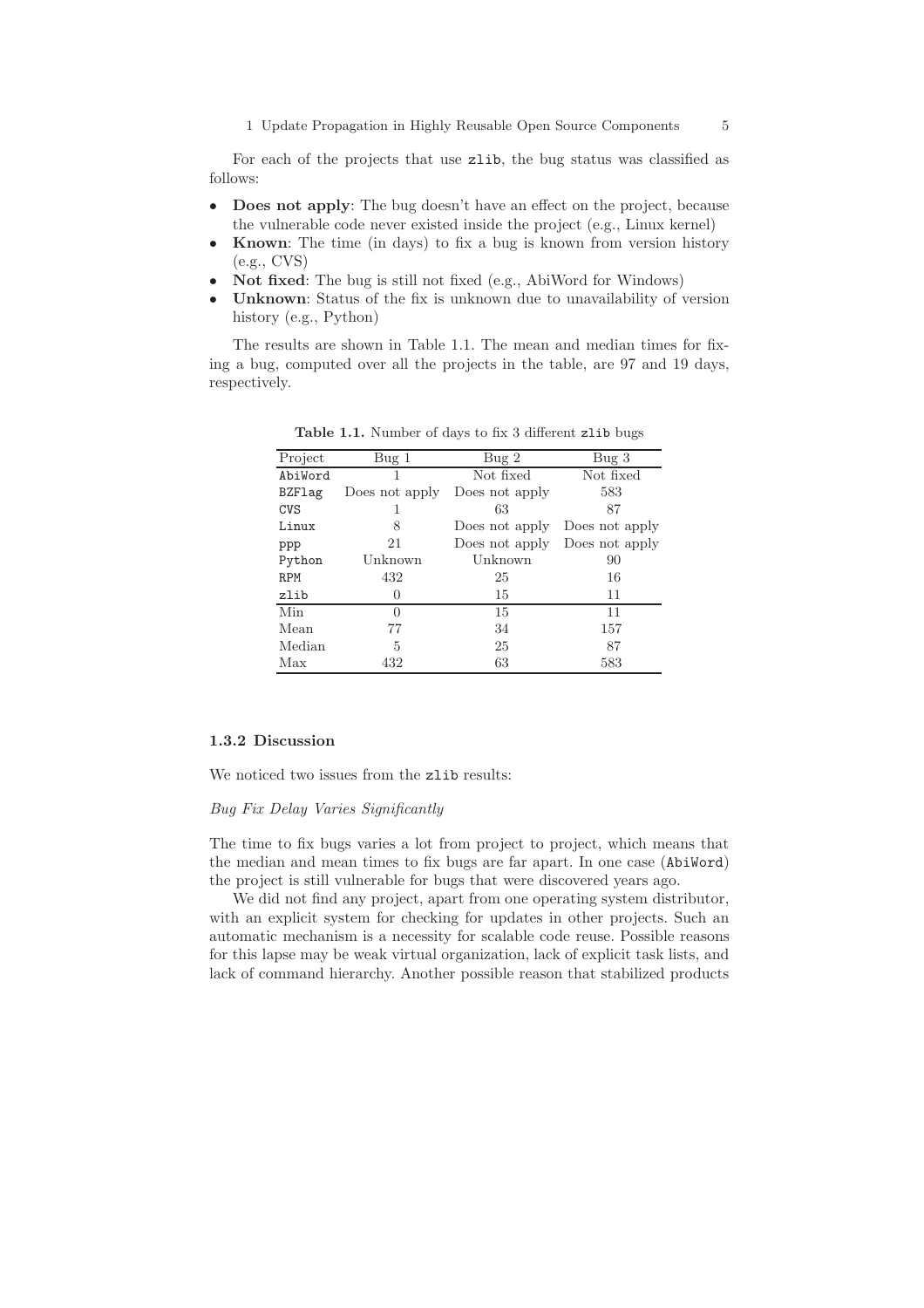fail to incorporate zlib updates is that their maintainers do not have the resources for testing a new zlib version and/or backporting necessary fixes.

Investigated projects seem to fall into three update propagation patterns: random updates, negligence, and systematic. We address these issues further in the guidelines in Section 1.5.

# Microsoft Windows Programs Are Biased Towards Binary And Source Duplication

Table 1.2 shows each project and its reuse category. Almost all GNU/Linux projects use zlib as a dynamic library, which can be updated through a common packet manager for all applications. Unfortunately the Microsoft Windows operating system lacks a common packet manager for non-Microsoft products. This suggests that there could be a general bias in Microsoft Windows to use source duplication (category A and B) instead of dynamic libraries (category D), because it is so much harder to update those systems.

Table 1.2. Projects and their reuse categories

| Project       | Reuse categories |  |  |
|---------------|------------------|--|--|
| AbiWord       | A, D             |  |  |
| <b>BZFlag</b> | A, D             |  |  |
| CVS           | A, D             |  |  |
| Linux         | A                |  |  |
| ppp           | A                |  |  |
| Python        | A                |  |  |
| <b>RPM</b>    | A, D             |  |  |
| zlib          |                  |  |  |

For example, AbiWord and Python 1.6-2.4 can be run on both GNU/Linux and Microsoft Windows, but the Windows versions are more vulnerable to bugs because the GNU/Linux versions use a dynamic library. Python 2.5 and later are in category A, and therefore they are vulnerable on both GNU/Linux and Microsoft Windows. Bug 3 is one manifestation of this problem.

# 1.4 Case Study: FFmpeg

#### 1.4.1 Analysis

FFmpeg has a core library called libavcodec that contains encoders and decoders for a wide range of multimedia formats. The FFmpeg project web page lists some 90 other projects that incorporate parts or all of FFmpeg. We focused our attention on libavcodec and, in particular, the libary interface specification in the header file avcodec.h.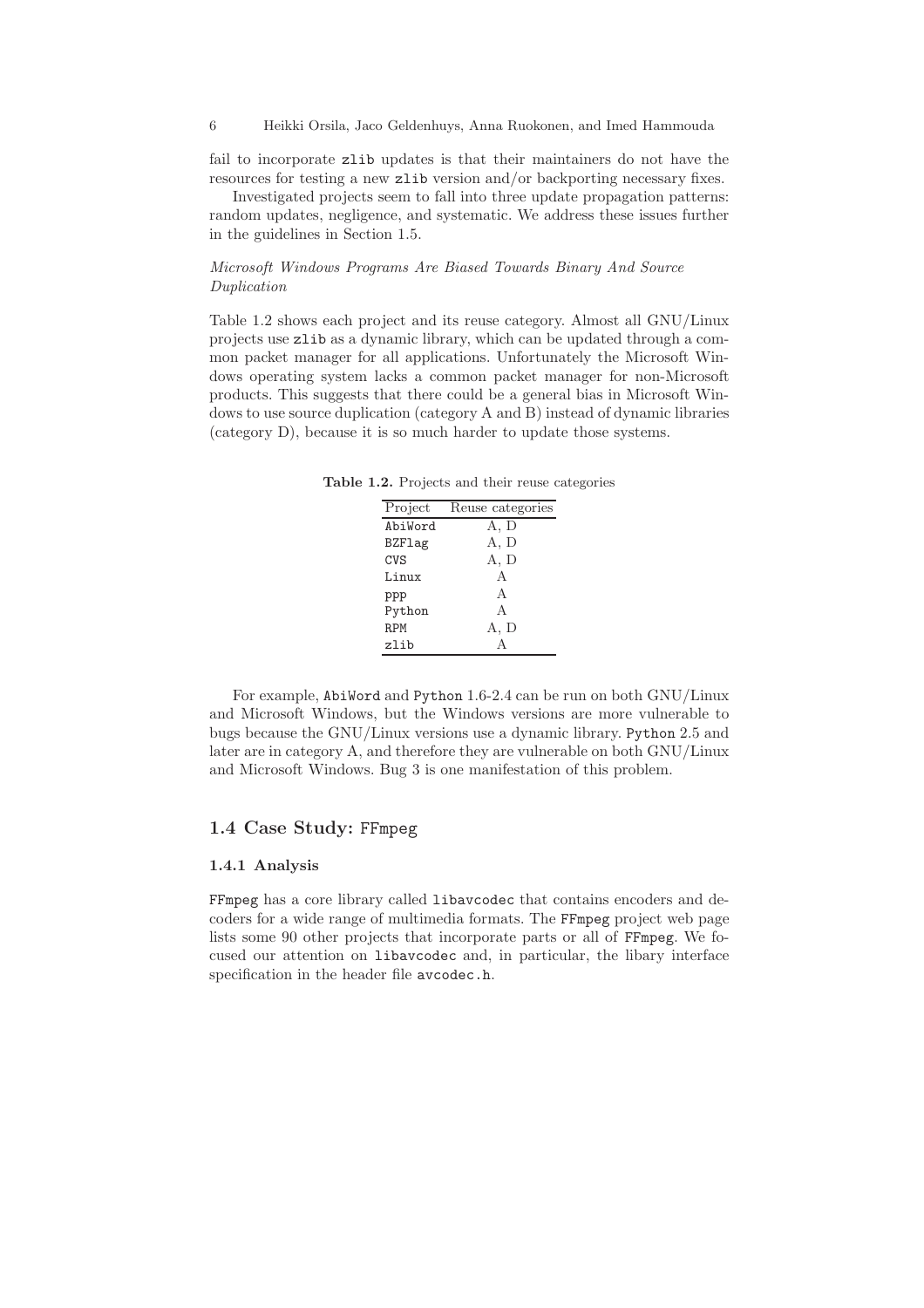#### 1 Update Propagation in Highly Reusable Open Source Components 7

Material related to this case study is available at [17].

Figure 1.1 shows the development of avcodec.h. Each dot represents one change, and its color identifies the responsible user. During the period 2001-07 to 2007-06, 38 different users made a total of 617 changes and the file grew from 177 (5.1 kbytes) to 2940 (90 kbytes) lines of code. Only the most active users are listed in the figure.



Fig. 1.1. The evolution of avcodec.h

As a first approximation we studied the revision history of avcodec.h in the following projects:

- avidemux is a video editing suite
- avifile is a multimedia player for Linux systems
- ffdshow is a media decoder and encoder for Microsoft Windows systems
- gstreamer is a server for streaming audio/video over the internet
- mythtv is a software-based personal video recorder for Linux and Mac OS X
- xbmc is a multimedia player for Microsoft's Xbox

Unfortunately, it soon became clear that the revision history by itself is not sufficient. Log entries such as "libavcodec resync" do not identify the exact revision of libavcodec that was used for the update. Even when such information is given, there is no guarantee that the comment is accurate, and in several cases it proved not to be. To overcome this problem, different revisions of avcodec.h were downloaded and compared one by one to find matching versions. Together with the information in the revision logs, this produced the kind of information shown in Figure 1.2. The upper and lower horizontal lines represent the avifile and FFmpeg projects, respectively. Arrows indicate updates from the latter to the former on the dates shown above and below the project lines, and the small vertical lines on the FFmpeg line indicate different revisions of avcodec.h.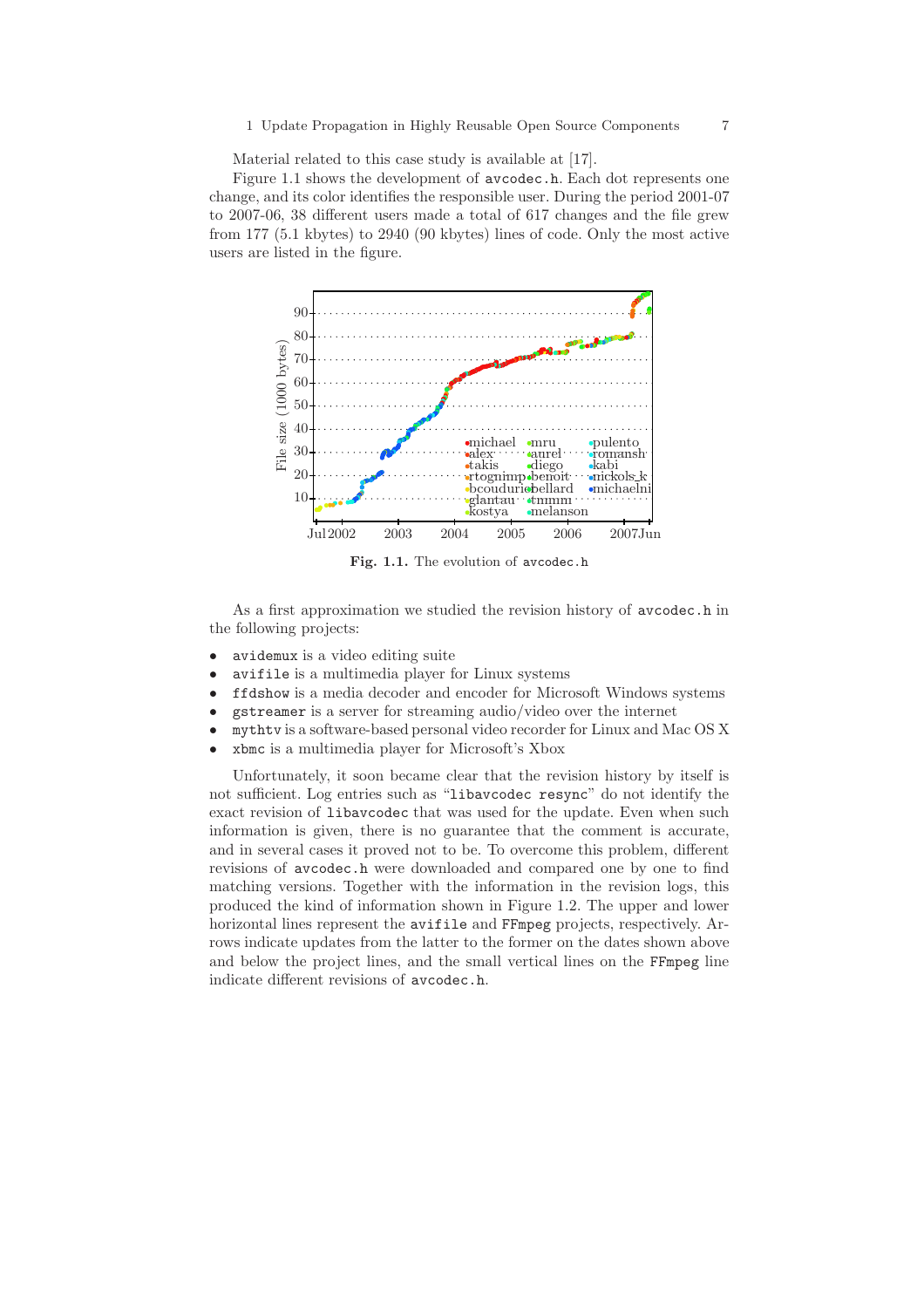

Fig. 1.2. The 10 most recent updates (from 2006-10-09 to 2007-05-10) of avcodec.h in avifile

Table 1.3. Summary of update data

|                                 |                            | Nr. of              | Delay (days) |            |     |
|---------------------------------|----------------------------|---------------------|--------------|------------|-----|
| Project                         | Period                     | updates Min Max Ave |              |            |     |
|                                 | $avidemux$ 2004-01-2007-01 | 10                  | 1.8          | 26.8       | 5.7 |
|                                 | avifile 2002-05-2007-05    | 163                 | $<$ hour     | -14.6      | 2.1 |
|                                 | gstreamer 2004-03-2006-09  | 9                   | 1.1          | 18.0       | 5.2 |
| mythtv                          | 2002-08-2007-06            | 82                  | $<$ hour     | 60.6       | 3.7 |
| $x$ <sub>bm<math>c</math></sub> | 2004-04-2007-04            |                     | 2.9          | 118.7 29.8 |     |

The results are summarized in Table 1.3. In the three rightmost columns, Delay refers to the number of elapsed days between the production of a revision and its use in an update, in other words, how "fresh" it is. In many cases, the update delay is less than a week. avifile and mythtv were clearly updated much more frequently than the others, even when the longer time frames are taken into account. Still, on at least one occasion the mythtv project was not updated for about two months. One fact not shown in this table is that these two projects are updated less and less frequently over time, possibly because libavcodec has reached a level of stability where fewer bugs are reported.

#### 1.4.2 Discussion

We noticed some issues from the FFmpeg results:

# Shared Interests, Features and Developers

New features in the avifile project were introduced first in child projects and later introduced into the parent project. This is the result of common developers and interests between the projects. For example, one active developer is a member of both the FFmpeg and avifile projects.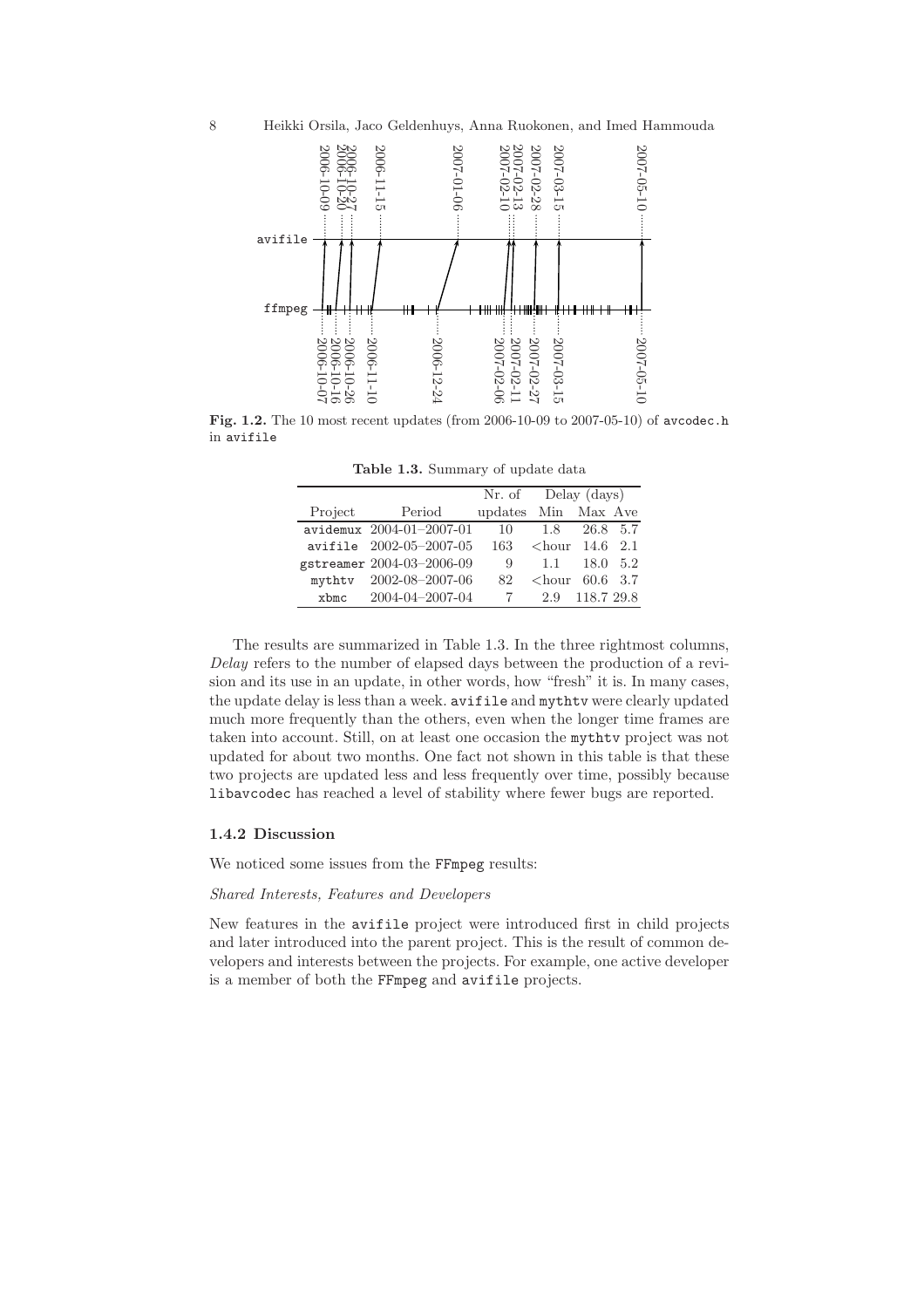Feature propagation to and from the parent project supports the theory of OSS development model. If new features are only added in the central project, it would cast serious doubt on the OSS model, and distributed models in general. Bugs are often fixed through inter-project co-operation by users and developers directly communicating with each other. We argue that code reuse in some OSS projects comes close to sharing developers, not just sharing features (code).

#### Update Propagation Entails Significant Effort

In the case of mythtv the mismatches were more numerous and more substantial. The requirements of this software include specialized features such as closed captioning and support for multilingual soundtracks, which are not provided by the libavcodec library. In at least one case, a feature was first introduced in the mythtv project and only later in FFmpeg, but, as far as we can tell, the later implementation was not derived from the earlier one. In all events, mythtv is one example of an unforeseen pattern: code reuse takes place, but the code undergoes non-trivial modifications within the new setting, requiring significant effort in update propagation. This happens either because the new setting is significantly different from the original, or because there are new feature requirements.

#### On Update Propagation Patterns

All the projects mentioned above include a complete copy of the libavcodec code and fall into category A. Sometimes, as in the case of mythtv, this is unavoidable if the code needs modification before use.

One example of a project that belongs to category B is xvidcap, a screen capture program for recording user activity, to create video tutorials and other material. Whenever this project is released, the developers include the latest version of libavcodec. This may appear safer, since the library is not as tightly integrated in the source code. However, category A reuse allows users to download a more recent, albeit less stable, development version of the software. In theory, users could themselves replace the copy of libavcodec in xvidcap with the latest release in order incorporate the latest bug fixes, but it is not realistic that this would occur widely in practice.

In the case of ffdshow, we failed to trace updates accurately, because the project modifies avcodec.h too dramatically, but we observed that at least some bugs were reported back to the FFmpeg project.

# Comparison of zlib and FFmpeg

Bug fix delays in the zlib project were relatively long compared to those in FFmpeg. The main difference in these projects is that functionality of zlib is fixed; it just implements a specific functionality. In constrast, new features are continuously added to FFmpeg. This suggests that that shared interests in developing the same features, as well as shared developers, can decrease the update propagation delay.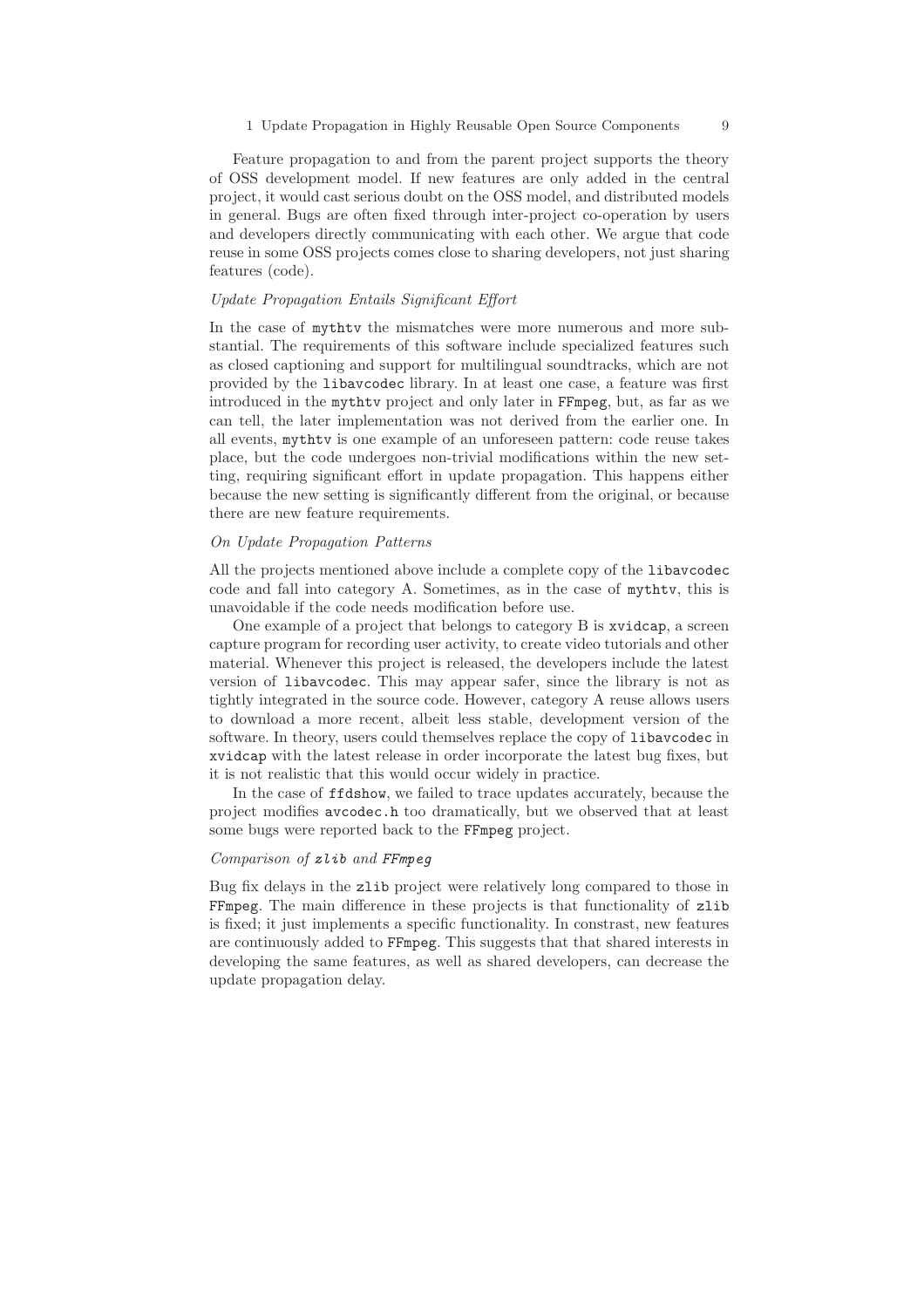# 1.5 Guidelines for Managing Bug Fixes

Based on our experience of tracking bug fixes we argue for some guidelines for managing bug fixing inside and between open source projects.

#### 1.5.1 Avoid Source and Binary Code Duplication

Use dynamic libraries instead of static libraries or source code inclusion. Source code inclusion means that reused code has to be constantly maintained and monitored. In general, dynamic libraries avoid redundant information in the system. This is by far the best practice for code reuse, because it also allows other parties, mostly operating system distributors, to help you.

# 1.5.2 Document Important Changes in Version Control History

Maintain a special SECURITY file that lists the specific corrective maintenance operations in version control history that fix a security issue. This helps operating system maintainers and other interested parties to track important updates. Also, backporting the security fixes to older and stable versions is easier when the specific commit is known. This is important for production systems that operate for several years. This approach is not limited to security fixes. It can also be used to document other bugs, properties, or interesting factors.

# 1.5.3 Tag Important Changes in Version Control History

A special tag (e.g., "[SECURITY]") should be added to each commit message that fixes a security issue in the version control system. This makes searching for security fixes easier.

# 1.5.4 Maintain a Global Notification System for Changes

Fast updates between projects is important if new features are needed or security matters. Achieving this demands easy updates. We propose that each project create a global notification system for important changes (e.g., a mailing list), that alerts interested parties of specific fixes and features. The system should not flood interested parties about small changes, only the important ones. Also, notifications should be archived so that users can access older changes.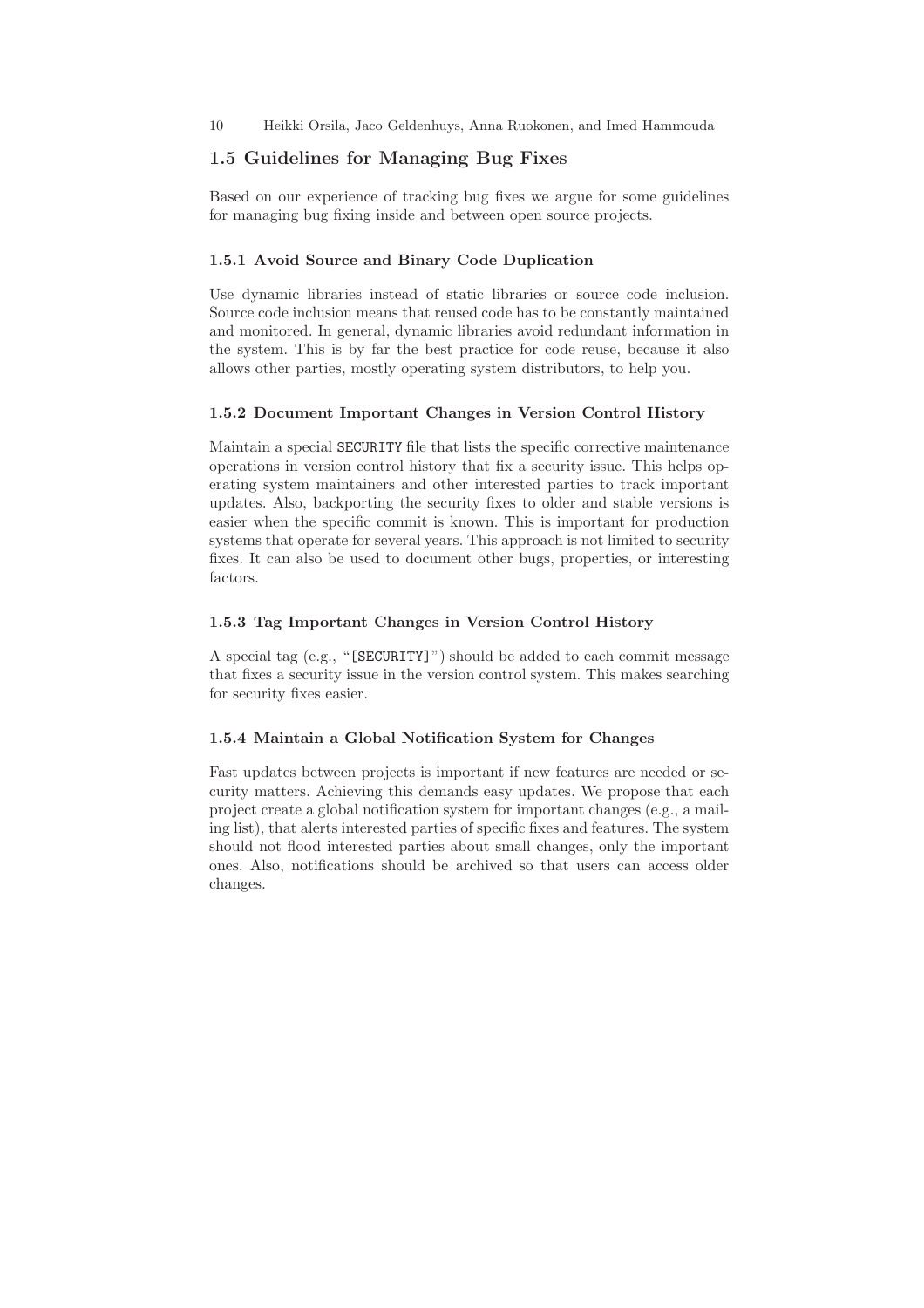#### 1.5.5 Facilitate Follow-up of Component Updates

To address the issue of weak command hierarchy, we propose that each project creates a list of reused software components, annotated with a timestamp and an unique identifier (such as the version number or a commit identifier) about the last update.

Also, if possible, a responsible person should be assigned to particpate actively in the project community of the reused component. This will decrease update propagation time and may help to promote a project's interests. This happens when companies contribute to projects like Linux, gcc and Samba.

#### 1.5.6 Write a Procedure for the Update Process

Virtual organization and distributed development means that any developer should be able to replace another developer  $-$  at least in theory  $-$  but unfortunately experience and knowledge is not easily transfered. A detailed set of guidelines to raise awareness about maintenance operations should help new developers to be more productive. Such guidelines could, for example, spell out how to cross-check for important updates, such as security fixes.

Guidelines should cover issues relating to project maintenance and releases, including managing updates (notification of changes to and from other projects), managing new releases, and the preferred communication style between developers (IRC channels, mailing lists, etc.).

# 1.6 Conclusions

Many software companies and software developers are adopting open source components. These components often undergo constant maintenance actions. This paper studied the causes of maintenance in open source components and what controls the user community reaction to maintenance updates. We studied update propagation delay. In particular, we analyzed the effect of the following factors on update propagation delay: reuse category, documentation of changes, and the update process itself.

To find answers we explored updates and bug fix delays in the zlib and FFmpeg software repositories. We found that update propagation delay varies significantly among projects. Based on this information, we formulated the following guidelines for reusing open source components:

- 1. Avoid source and binary code duplication.
- 2. Document important changes in version control history.
- 3. Tag important changes in version control history.
- 4. Maintain a global notification system for changes.
- 5. Facilitate follow-up of component updates.
- 6. Write a procedure for update process.